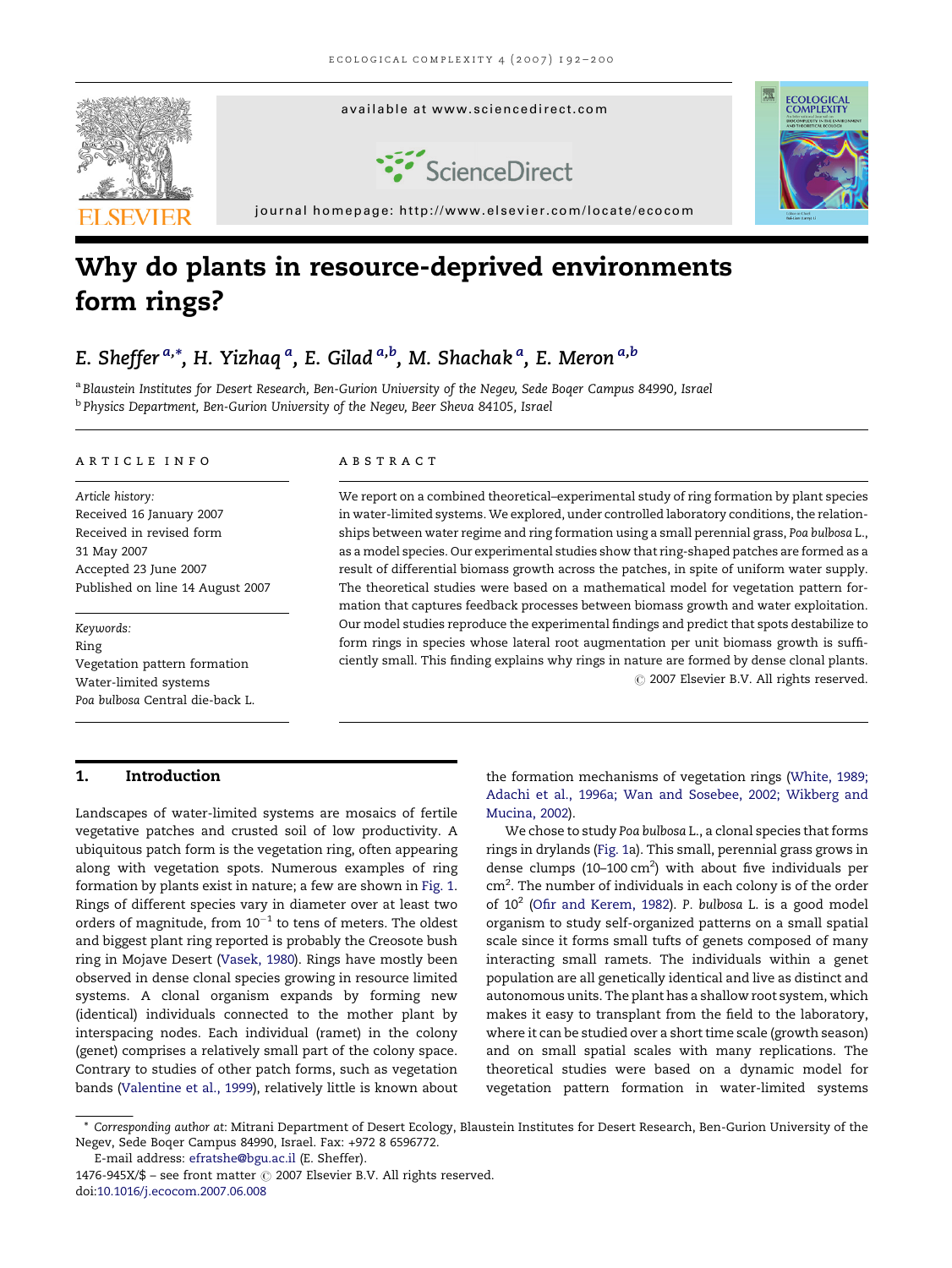<span id="page-1-0"></span>

Fig. 1 – Ring patterns in nature. (a) Mixture of rings and spots of Poa bulbosa observed in the Northern Negev (250 mm yr $^{-1}$ ). (b) A ring of Asphodelus ramosus L. observed in the Negev desert (170 mm yr $^{-1}$ ). (c) A ring of Urginea maritima (L.) Baker ramets observed in Wadi Rum, Jordan (50 mm yr $^{-1}$ ). Photographs by E. Meron (a) and H. Yizhaq (b and c).

introduced by [Gilad et al. \(2004, 2007\).](#page-7-0) The model extends earlier models ([Rietkerk et al., 2004](#page-7-0)) in capturing the non-local nature of water uptake by plants' roots, and the augmentation of the root system in response to biomass growth. The model has been used to study mechanisms of vegetation pattern formation and ecosystem engineering along environmental gradients, addressing in particular the question of resilience to disturbances ([Yizhaq et al., 2005; Gilad et al., 2007\)](#page-8-0). An extension of the model to plant communities, containing several vegetation functional groups, has recently been used to study transitions between competition and facilitation in woody-herbaceous systems along stress gradients ([Gilad et al.,](#page-7-0) [in press\)](#page-7-0).

## 2. Experimental studies

To investigate whether ring formation is water dependent we tested the influence of different water regimes on the growth of P. bulbosa L. genets in laboratory conditions. We hypothesized that non-uniform biomass distributions should result from competition of individual ramets over the limited water resource. Moreover, individuals in the central part of a genet patch should experience stronger competition than those at the circumference of the patch. As a consequence a ''latent ring'', where the biomass density at the patch core is smaller than the density at the periphery, or a visible ring involving central die-back, is expected to form.

## 2.1. Methods

At the beginning of the growing season (early winter) individual P. bulbosa genets (10–15 cm diameter), completely covered with green leaves, were transplanted into 4 L pots (18 cm diameter) and to a greenhouse. Genets were collected from a dry Mediterranean field site (Adulam, Israel 31°16'N 34°25′E) with an annual average rainfall of 400 mm  $\rm{yr}^{-1}$ , after ca. 270 mm of precipitation. The pots were filled with vermiculite, a homogeneous artificial horticultural substrate, and distributed at random in a greenhouse for maximal uniformity. To investigate whether pattern formation is water dependent we uniformly irrigated the pots (after 2 weeks acclimation period) once a week for 13–14 weeks (until the end of the winter growth season), with water amounts equivalent to 0, 100, 300 and 500 mm rainfall yr $^{-1}$  (0, 126, 380 and 630 mL per pot per week accordingly), 20 replications per water treatment.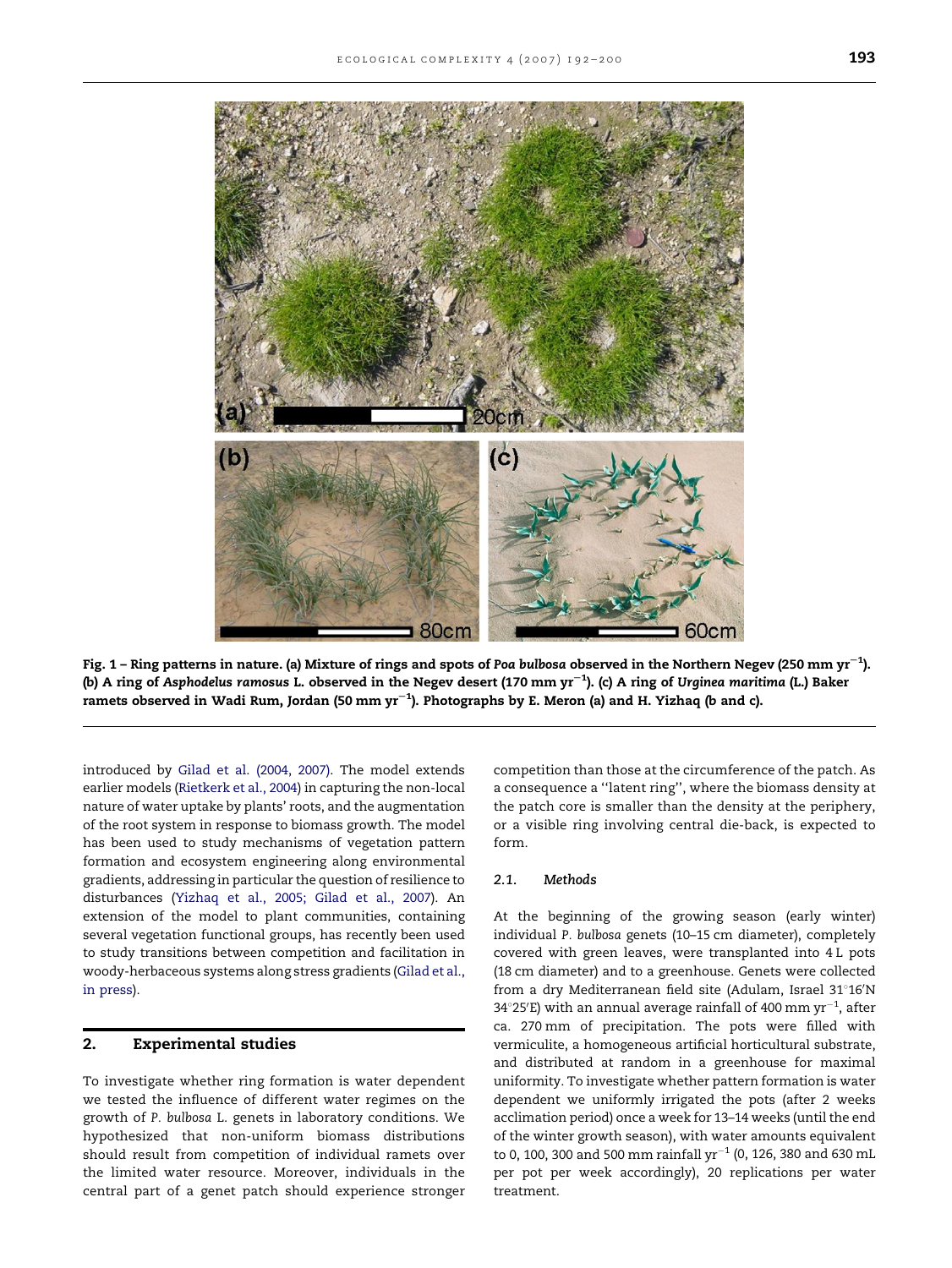<span id="page-2-0"></span>Two sets of biomass measures were collected: (i) aboveground biomass density at the cores and at the peripheries of the P. bulbosa genets, under field conditions and after the four water treatments, and (ii) root biomass densities at the cores and at the peripheries under the 0 and 500 mm rainfall  $yr^{-1}$ water treatments, assuming root density is positively correlated with strength of competition for below-ground resources ([Casper and Jackson, 1997\)](#page-7-0).

Above ground leaf biomass was harvested before the application of the water treatments and at the end of the experiment, after all the leaves dried. At each harvest the biomass of the outer 1 cm periphery of the genet and that of the rest (core) were clipped and collected, separately. The collected biomass was oven dried at 60 $\degree$ C for 3 days and weighed. The areas of the genets from which biomass was clipped were manually delineated on images of the pots taken after biomass removal, using ERDAS IMAGINE (Leica Geosystems) and an inner 1 cm buffer zone application in ArcInfo (ESRI) software. Below ground root and bulb biomass was sampled at the end of the experiment. Vertical soil cores (4 cm diameter and 20 cm depth) were extracted from different horizontal positions within the genet. The plant material of these cores was collected, sieved and cleaned from soil and substrate, oven dried (60 $^{\circ}$ C) and weighed. A fifth of these samples were randomly selected, divided into root and bulb biomass and weighed separately.

To capture the biomass difference between periphery and core relative to the growing biomass we introduced a ''ring index'' defined as

$$
\varDelta=\frac{b_{\max}-b_{\text{core}}}{b_{\max}},
$$

where  $b_{\text{max}}$  stands for the maximal biomass density in the patch. The value  $\Delta$  = 0 corresponds to a spot-like patch, where the maximal biomass density occurs at the core of the patch  $(b_{\text{max}} = b_{\text{core}})$ ,  $\Delta = 1$  corresponds to a visible biomass ring ( $b_{\text{core}} = 0$ ), and intermediate values,  $0 < \Delta < 1$ , represent latent rings. A ring-formation process corresponds to a change through time of the ring index from 0 to 1. In the experiments only latent rings have been studied and therefore the maximal biomass density has been estimated to occur in the genet periphery of 1 cm from the circumference.

#### 2.2. Results

The results of above-ground biomass measurements are shown in Fig. 2a and b. The above-ground biomass density at the genets' peripheries was found to be higher than that in the core even before commencing the experimental treatments, indicating that P. bulbosa genets formed latent rings already in the field. The water treatments (0, 100, 300 and 500  $\,$ mm rainfall $\,$ yr $^{-1}$ ) conserved the latent-ring structure, but the periphery and core biomass densities both increased in accordance with water amount (Fig. 2a). A general linear model of the experiment ( $r^2 = 0.43$ ,  $F_{3,152} = 38$ ,  $p < 0.0001$ ) shows that above ground biomass growth during the experiment is controlled by the position within the genet, i.e. periphery production is higher than core ( $p = 0.0019$ ), the water treatment ( $p < 0.0001$ ) and initial biomass ( $p = 0.001$ ).



Fig. 2 – Above ground and root biomass changes in P. bulbosa experimental genets at different water regimes. (a) Above ground biomass density (mean  $\pm$  1 S.E.) (mg/cm $^2$ ) in the periphery (1 cm from the circumference) of P. bulbosa L. genets (black bars) and in the interior core of the genet (white bars), in the experiment. Initial refers to the natural genets brought from the field at the beginning of the season (Kruskal–Wallis test  $\alpha$  = 0.05,  $p$  < 0.0001,  $n$  = 79). The values 0, 100, 300 and 500 mm represent biomass density under different irrigation treatments during the experiment ( $n = 20$ ). (b) The effect of water treatments on the relative difference in biomass density between periphery and core ( $\Delta$  index, mean  $\pm$  1 S.E.) at the beginning (black bars) and at the end of the experimental season (white bars). The change is significant in the 500 mm water treatment (Paired t-test analysis  $p = 0.03$ ,  $n = 20$ ). (c) Root biomass density (mean  $\pm$  1 S.E.), under two water treatments, in the periphery (black bars) and in the core (white bars) of P. bulbosa genets. The difference is significant only for the 500 mm water treatment (one-way ANOVA  $p = 0.0001$ ).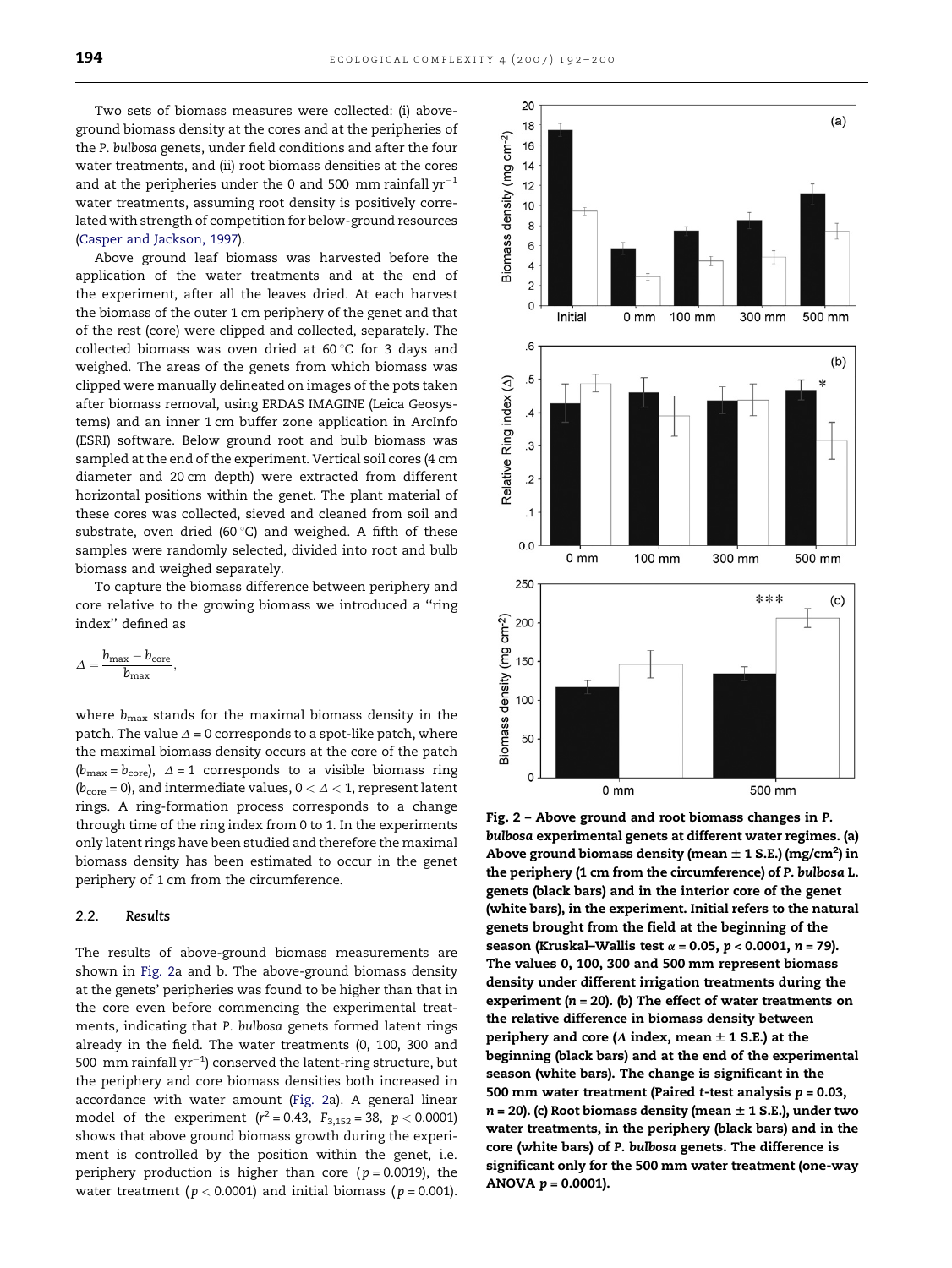[Fig. 2b](#page-2-0) shows the change in ring index for the water treatments. The index decreased significantly only in the high water regime (500 mm), indicating that high water supply counteracts ring formation on the experimental time scale of a few months.

Root density results are shown in [Fig. 2c](#page-2-0). The distributions of below ground root biomass show an opposite trend to above ground distributions. A significantly higher root density was found at the core, as compared with the periphery, especially in the 500 mm water treatment, indicating higher competition over the water resource at the core. To rule out the possibility that ring formation results from lower growth potential of individuals at the core, compared with that of individuals at the periphery, we separated cores from peripheries in 10 other genets and grew each of them in individual pots. There was no significant difference in biomass density between the two parts grown separately. This, as well as the decrease in ring index with high water supply ([Fig. 2](#page-2-0)b), indicates that the differences in growth between the periphery and core are not due to endogenous factors, but rather to the environmental factor of water availability.

## 3. Theoretical studies

The experimental results still leave open questions: (i) In addition to latent rings, P. bulbosa forms spot-like genets  $(\Delta = 0)$  as well as visible rings ( $\Delta = 1$ ) ([Fig. 1a](#page-1-0)). How does water availability affect the transitions among these forms? (ii) Ring patterns are formed by many other species ([Fig. 1](#page-1-0)b and c). What common trait do these species share that is responsible for ring formation? To study these questions we resort to a mathematical modelling approach. The experimental results indicate that water availability is the major limiting factor of biomass growth. This justifies the use of the model reported by [Gilad et al. \(2004, 2007\)](#page-7-0), where vegetation pattern formation follows from positive feedbacks between biomass and water.

We used the model equations to study the growth and expansion of small initial spots, and the time evolution of initial latent rings, varying the mean annual precipitation rate,  $\langle p \rangle$ . The precipitation parameter, p, is chosen to be timeperiodic with an annual period consisting of a rainy period followed by a dry period, a rainfall regime characteristic of Mediterranean climate.

## 3.1. Methods

The model used in this study ([Gilad et al., 2004, 2007\)](#page-7-0) consists of a system of nonlinear partial integro-differential equations for three dynamical variables, (i) a biomass density variable B(X,T), representing the plant's biomass above-ground level in units of [kg/m $^2$ ], (ii) a soil-water density variable, W(**X**,T), describing the amount of soil water available to the plants per unit area of ground surface in units of [kg/m $^2$ ], and (iii) a surface water variable,  $H(X,T)$ , describing the height of a thin water layer above ground level in units of [mm] (i.e. runoff). Pattern formation in the model is induced by two mechanisms of positive feedback, increased infiltration of surface water at biomass patches, and root augmentation in response to biomass growth which increases the amount of water available to the plant ([Gilad et al., 2004, 2007](#page-7-0)). The latter is a non-local process captured in the model by integral terms with biomass dependent Gaussian kernels representing the root system.

To simulate the situation in the field, we integrated the equations on grids representing systems that are large in comparison to the size of individual spots or rings. An integration time corresponding to 50 years was chosen to ensure the patterns appear stable for an ecological long-term.

An important parameter in this study, denoted by  $\eta$ , quantifies the extent to which the lateral length of the root system increases per unit growth of the biomass density:  $\eta \propto dL/dB$ , where L is the width of the Gaussian kernel that models the root system. Another important parameter is the rainfall rate, p, which appears as a source term in the surfacewater equation. This is a time dependent parameter that accounts for the annual periodicity of the rainfall. In the present study we chose a square-wave form for  $p(t)$ , representing a 4-month rainy period and an 8-month dry period. We refer the reader to [Appendix](#page-5-0) for a more detailed description of the model and parameters used.

## 3.2. Results

We first confronted the model with the experimental results displayed in [Fig. 2b](#page-2-0). Choosing a latent ring as the initial state, we followed its time evolution by integrating the model equations at low and high precipitation rates  $\langle p \rangle$ . The results are displayed in [Fig. 3](#page-4-0). Snapshots a–c ([Fig. 3](#page-4-0)) show the response to low precipitation: the initial ring index  $(\Delta = 0.3643)$ increases monotonically to unity (visible ring) due to the strong competition for water at the ring core. Snapshots d–f [\(Fig. 3\)](#page-4-0) show the response to high precipitation: on a short time scale of a few months, the ring index decreases due to the increased water availability (3e), while on a longer time scale the ring index increases (3f). The results shown in panels a,b and d,e of [Fig. 3](#page-4-0) reproduce the experimental observations. The prediction of non-monotonously changing  $\Delta$  on a longer time scale (3f) is discussed in the next section. We now address the effect of precipitation on the growth of small initial spots, the process by which patches form in nature. [Fig. 3g](#page-4-0)–i shows the time evolution at a relatively high  $\langle p \rangle$  value (230 mm/yr). The spot (3g) first evolves to a latent ring (3h), and at longer times to a visible ring (3i), characterized by  $\Delta = 1$ . At sufficiently low  $\langle p \rangle$ values (e.g. 160 mm/yr) the initial spot converges to an asymptotic spot, characterized by  $\Delta = 0$ . The reason for this behaviour change is the low soil–water density at the spot's surrounding which prevents clonal expansion before latent or visible rings form. At intermediate  $\langle p \rangle$  values the initial spot evolves to an asymptotic latent ring, characterized by  $0 < \Delta < 1$ , without further development into a visible ring.

In search for the common trait of plant species that is responsible for ring formation we confined ourselves to root properties, for roots are the entities that link water exploitation and biomass production. We further confined ourselves to properties associated with positive water-biomass feedbacks for these feedbacks can lead to pattern formation ([Gilad et al.,](#page-7-0) [2004, 2007\)](#page-7-0). These considerations led us to the model parameter  $\eta$ , that quantifies the lateral augmentation of the root system as the above-ground biomass grows; large  $\eta$  values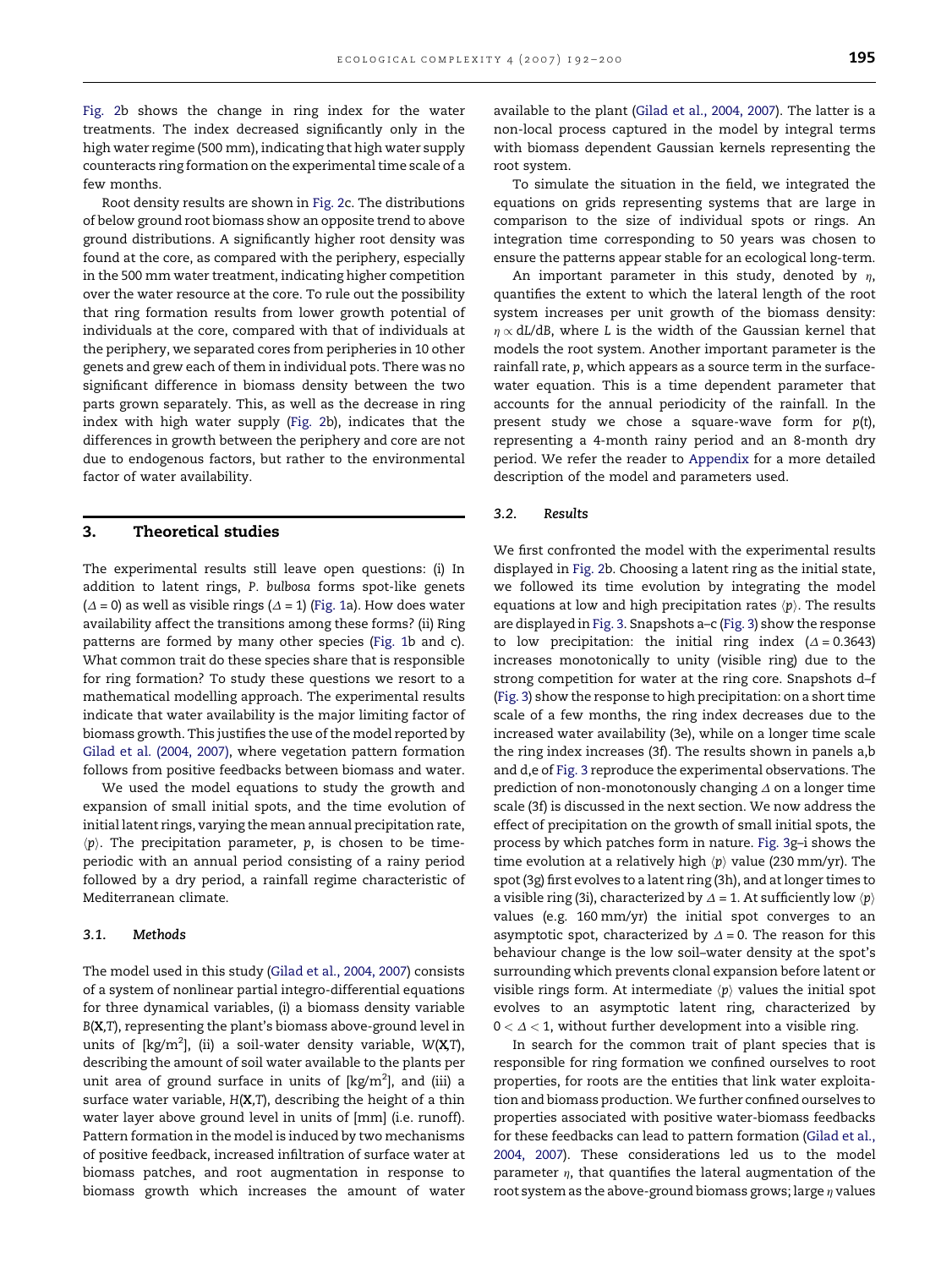<span id="page-4-0"></span>

Fig. 3 – Model solutions showing the temporal responses of initial patches to different water treatments. Time proceeds from left to right. Shown in each panel is a grey-scale map of the biomass distribution, with darker shades representing higher biomass densities (right part), and a transect showing the biomass distribution along the patch diameter (left part). Panels a–c show the response of an initial latent ring to a low water treatment of 180 mm/yr. Panels d–f show the response of the same initial pattern to a high water treatment of 500 mm/yr. In the low water treatment the ring index  $\Delta$ monotonously decreases to zero. In the high water treatment the response is not monotonous; on a short time scale (months)  $\Delta$  increases but on a long time scale (years) it decreases. These results are consistent with the experimental results displayed in [Fig. 2.](#page-2-0) Panels g–i show the temporal response of a small initial spot to water treatment of 220 mm/yr.

imply high laterally extended roots systems, while small values imply root systems that are confined to small areas. Our hypothesis was that a growing initial spot of a sufficiently large- $\eta$  species will deplete the soil–water density in its surrounding to a level at which outward expansion ceases before latent or visible rings form (in analogy to reducing  $\langle p \rangle$ for a given  $\eta$  value), while a spot of a smaller- $\eta$  species, that can keep expanding, will lead to a central die-back and ring formation, because of the increased water stress at the spot's core.

Numerical studies of the model equations support our hypothesis. Fig. 4 shows a graph of the ring index  $\Delta$  versus the parameter  $\eta$ . At large  $\eta$  values the ring index vanishes, indicating the prevalence of stable spots. At small  $\eta$  values the ring index approaches unity, indicating the prevalence of visible rings. In between there is an  $\eta$  range of latent rings. We note that while asymptotic spots and latent rings are stationary, visible rings are time dependent. Ring dynamics involve ring formation, through stages of latent ring, followed by ring expansion in the radial direction.

To better quantify the behaviour near the transition point,  $\eta = \eta_c$ , from spots to rings we consider the core region where the biomass density can be expanded as  $b(r) = b_{\text{core}} + \alpha_2$  $(\eta_c - \eta) r^2 - \alpha_4 r^4 + \dots$  Here, r is the radial coordinate and  $\alpha_2$ ,  $\alpha_4$ are constants. We define the ring radius R by the conditions db/  $dr_{\vert r=R} = 0$ ,  $R \neq 0$ . Using the definitions of R and  $\Delta$  and the fact that for a ring  $b(R) = b_{\text{max}}$ , we find that the ring radius and ring index scale with the distance,  $\eta_{\rm c}$  –  $\eta$ , from the transition point as R  $\sim$   $(\eta_{\rm c} - \eta)^{1/2}$  and  $\varDelta \sim (\eta_{\rm c} - \eta)^2$ . The log–log plot inset in Fig. 4 supports these scaling relations. The scaling form for R is typical of instability phenomena [\(Cross and Hohenberg, 1993\)](#page-7-0). Numerical studies indeed show that small perturbations about spot solutions decay in time when  $\eta > \eta_c$  but grow to form latent rings when  $\eta < \eta_c$ .



Fig. 4 – Model results showing a transition from spots to rings as the lateral augmentation of the roots per unit biomass growth,  $\eta$ , decreases. The small insets show typical patch forms: spots at high  $\eta$ , latent rings at intermediate  $\eta$ , and visible rings at low  $\eta$ . The larger inset shows a log–log plot supporting the scaling relation  $\Delta \sim (\eta_c - \eta)^2$ , where  $\eta_c = 4.8$ .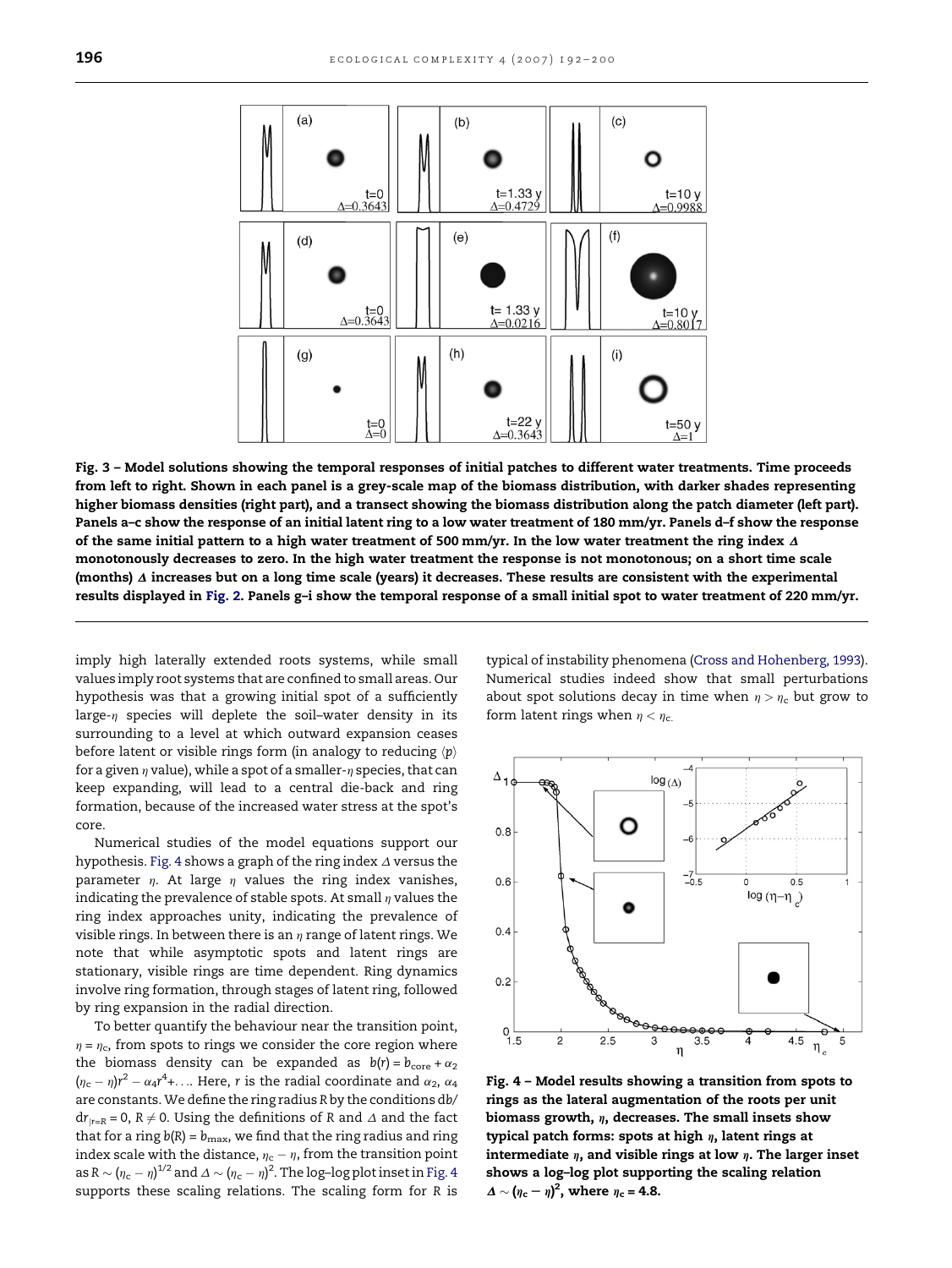## <span id="page-5-0"></span>4. Discussion

The experimental results support the hypothesis that ring formation in P. bulbosa is a self-organization process whereby a macro-level pattern emerges from competition of individuals over the limited water resource. Model investigations reproduce the experimental observations (panels a,b and d,e of [Fig. 3\)](#page-4-0) and provide new insights into the processes of ring formation.

The prediction of a non-monotonously changing  $\Delta$ , in response to water supply [\(Fig. 3](#page-4-0)f), implies the existence of two distinct time scales in ring dynamics: (i) a short time scale (months) associated with fast local biomass growth ([Fig. 2](#page-2-0)b and [Fig. 3](#page-4-0)d), during which  $\Delta$  decreases, and (ii) a long time scale associated with slow (years) lateral expansion of the patch ([Fig. 3e](#page-4-0)), during which  $\Delta$  increases. The increase in  $\Delta$  is due to the recruitment of new individuals taking up water from the core, the increased competition for water at the core, and the consequent central die-back that culminates in the formation of a visible ring  $(\Delta = 1)$ .

The results of spot development under different precipitation conditions shown in [Fig. 3](#page-4-0)g–i predict that spots and latent rings can either be transients or asymptotic forms, depending on the amount of rainfall, and account for the co-occurrence of spots and rings in the field by clones formed at different times.

Finally, the instability of spots to rings as  $\eta$  decreases unravels the common trait of ring-forming species in waterlimited systems. Examination of plant species that show ring formation in nature reveals they all expand vegetatively following ''phalanx-growth'' strategy [\(Lovett Doust, 1981\)](#page-7-0). In the phalanx-growth strategy new individuals are added at the boundary of the biomass patch and are connected to the clone by very short stems. This strategy of spatial expansion results in highly dense patches of individuals whose roots are laterally confined. Such plant species are characterized in the model by small  $\eta$  values which give rise to rings. This explains why species showing ring formation in drylands all grow vegetatively to form dense clones. Examples of plants with the phalanx-growth strategy that form rings include P. bulbosa L., Agrotis tenuis and A. tanina ([Watt, 1947\)](#page-8-0), Creosote bush ([Vasek, 1980](#page-7-0)), Bouteloua gracilis [\(Aguilera and Lauenroth,](#page-7-0) [1993](#page-7-0)), Stipagrostis ciliate [\(Danin and Orshan, 1995\)](#page-7-0), Asphodelus ramosus ([Danin, 1996](#page-7-0)), Reynoutria japonica ([Adachi et al., 1996a,](#page-7-0) [1996b](#page-7-0)), Eragrostis curvula ([Wan and Sosebee, 2000, 2002](#page-7-0)), Carex humilis [\(Wikberg and Mucina, 2002; Wikberg and Svensson,](#page-8-0) [2003, 2006\)](#page-8-0) and Scirpus holoschoenus [\(Bonanomi et al., 2005\)](#page-7-0).

## 5. Conclusion

We described a new instability in dryland-vegetation by which spots destabilize to form rings ([Liu et al., 2006](#page-7-0)), and elucidated its mechanism. Instability generally appears when the effect of a destabilizing factor dominates the effects of stabilizing factors. In the present context the destabilizing factor is the competition over the water resource at the spot center which leads to central die-back. A Spot is stabilized by a laterally extended root system (large  $\eta$  in the model) or by low precipitation rate. Both factors result in the depletion of the soil–water density in the spot's surroundings which prevents its expansion. The instability of a spot commences when the roots are sufficiently confined or the precipitation rate is sufficiently high to allow for outward clonal expansion. The newly added individuals at the spot boundary increase the competition in the center, and lead to central die-back and ring formation.

The instability of spots to rings may be affected by a variety of other factors including the infiltration rate of surface water into the soil, ground topography, and rainfall regime. Increasing the infiltration rate in bare soil, i.e. decreasing the strength of the infiltration feedback, is expected to stabilize spots against ring formation by damping surface-water flow, thereby reducing the amount of water addition to vegetation patches. Changing the topography may destabilize spots or rings to other patch forms, such as crescent-like patches often observed on hill slopes. Finally, changing the annual rainfall regime, e.g. by increasing the number of wet months while keeping the mean annual rainfall constant, can affect ring formation in non-trivial ways due to the many factors such a change involves. Studies along these lines, using the model equations, will be reported elsewhere.

## Acknowledgements

We thank Yael Seligmann, Sonja Rosin, Sol Brand, Adi Balin-Shunami, Noga Zohar, Niv De-Malach, and Hadil Majeed for assistance in the experimental work and Assaf Kletter for helpful discussions. This work was supported in part by the Israel Science Foundation and the James S. McDonnell Foundation.

## Appendix A

The model consists of the following equations for the biomass density  $B(X,T)$ , the soil-water density  $W(X,T)$ , and surface water height H(X,T):

$$
\frac{\partial B}{\partial T} = G_B B \left( 1 - \frac{B}{K} \right) - MB + D_B \nabla^2 B \tag{1}
$$

$$
\frac{\partial W}{\partial T} = IH - N\left(1 - \frac{RB}{K}\right)W - G_{\rm W}W + D_{\rm W}\nabla^2 W\tag{2}
$$

$$
\frac{\partial H}{\partial T} = P - IH + D_H \nabla^2 (H^2) + 2D_H \nabla H \cdot \nabla Z + 2D_H H \nabla^2 Z,\tag{3}
$$

where  $\bigtriangledown^2 = (\partial^2/\partial X^2) + (\partial^2/\partial Y^2)$  and T and **X** = (X,Y) are the dimensional time and space coordinates. In the biomass Eq. (1) the quantity  $G_B$  represents the biomass growth rate, the parameter K is the maximum standing biomass, the parameter M is the rate of biomass loss, and the term  $D_{\rm B} \bigtriangledown^2$ B represents biomass lateral expansion through vegetative growth and seed dispersal. In the soil–water Eq. (2) the quantity I represents the infiltration rate of surface water into the soil, the parameter N is the soil–water evaporation rate, the parameter R describes the reduction in soil–water evaporation rate due to shading, the quantity  $G_W$  represents the rate of soil water consumption by vegetation, and the term  ${\rm D_W\!\bigtriangledown^2 W}$  describes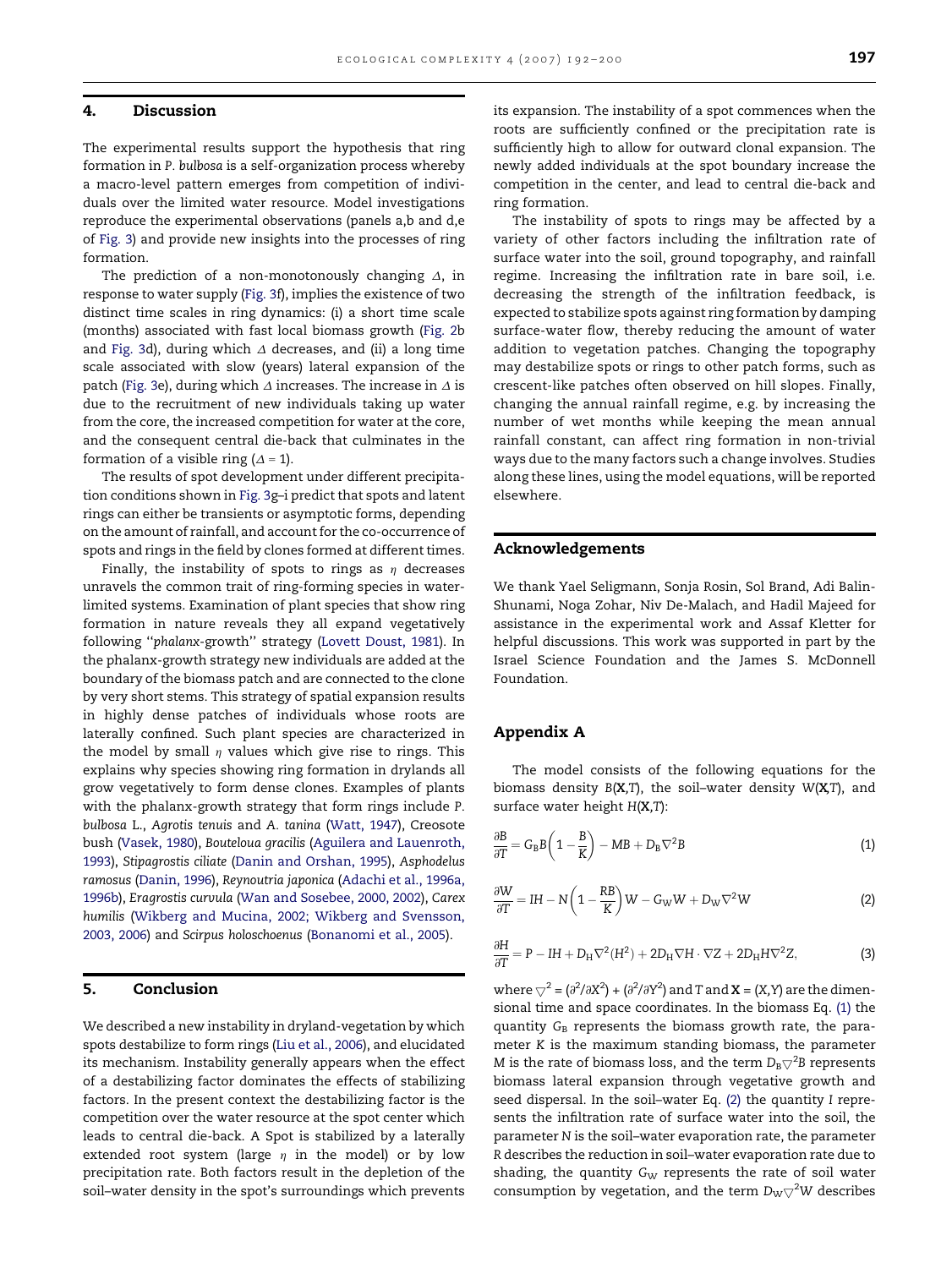<span id="page-6-0"></span>soil–water transport in non-saturated soil ([Hillel, 1998\)](#page-7-0). Finally, in the surface-water Eq. [\(3\)](#page-5-0) the parameter P is the precipitation rate, Z(X) is a topography function describing the ground surface height for non-flat topographies and the parameter  $D_H$  represents the phenomenological bottom friction coefficient between the surface water and the ground surface. Note that rainfall and topography are introduced parametrically, without vegetation feedbacks on climate and soil erosion.

The positive feedback mechanisms are modelled in the equations through the explicit forms of the infiltration rate term I (Eq. (4)) and the growth and consumption rates  $G_B$ (Eq.  $(5)$ ) and  $G_W$  (Eq.  $(7)$ ). The infiltration feedback is modelled by assuming a monotonously increasing dependence of I on biomass; the bigger the biomass the higher the infiltration rate and thus more soil water becomes available to the plants. This form of the infiltration feedback captures the fact that in many arid regions the presence of biogenic soil-crust impedes surface water infiltration far from vegetation patches. The root-augmentation feedback is modelled by assuming a monotonously increasing dependence of the root-system size on biomass; the higher the biomass density the larger the root system and the bigger amount of soil water that can be taken up from the soil by the roots.

The explicit dependence of the rate of surface water infiltration into the soil on the biomass density is chosen as ([Walker et al., 1981; HilleRisLambers et al., 2001\)](#page-7-0):

$$
I(X,T) = A \frac{B(X,T) + Q f}{B(X,T) + Q},
$$
\n(4)

where A, Q and f are constant parameters. Two limits of this term are of interest: At very low biomass,  $B \rightarrow 0$ , this term represents the infiltration rate in bare soil,  $I = Af$ , whereas, at high biomass densities, B » Q, it represents infiltration rate in fully vegetated soil,  $I = A$ . The parameter Q represents a reference biomass density beyond which the plant approaches its full capacity to increase the infiltration rate. The difference between the infiltration rates in bare and vegetated soil is quantified by the parameter  $f$  ( $0 \le f \le 1$ ). When  $f \cdot 1$  the infiltration rate in bare soil is much smaller than the rate in soil covered by vegetation, thus modelling bare soils with highly developed biological crusts ([Campbell et al., 1989; West,](#page-7-0) [1990\)](#page-7-0). As  $f \rightarrow 1$ , the infiltration rate becomes independent of the biomass density B, representing noncrusted soil, where the infiltration is high everywhere. Therefore, the parameter f measures the strength of the positive infiltration feedback. The smaller f the stronger the feedback effect.

$$
G_{B}(\mathbf{X},T) = \Lambda \int_{\Omega} G(\mathbf{X}, \mathbf{X}',T) W(\mathbf{X}',T) d\mathbf{X}'
$$
\n(5)

The growth rate  $G_B$  has the following non-local form:

$$
G(\mathbf{X}, \mathbf{X}', T) = \frac{1}{2\pi S_0^2} \exp\left\{-\frac{|\mathbf{X} - \mathbf{X}'|^2}{2[S_0(1 + EB(\mathbf{X}, T))]^2}\right\},\tag{6}
$$

where  $\Lambda$  represents the plant's growth rate per unit amount of soil water, the Gaussian kernel  $G(X, X', T)$  represents the spatial dimensions of the root system and the integration is over the entire domain  $\Omega$  (Eq. (5)). According to this form, the biomass growth rate depends on the amount of soil water at the plant location X, as well as on the amount of soil water in its neighbourhood, X', which the plant roots extend to. Root augmentation in response to biomass growth is modelled by the width of the Gaussian function in Eq. (6), i.e.  $S_0(1 + EB(X,T))$ , which measures the root-system size. The parameter E quantifies the root augmentation per unit of above-ground biomass, beyond a minimal root-system size  $S_0$ . E measures the strength of the positive uptake feedback due to root augmentation; the larger E the stronger the feedback effect.

The rate of soil water consumption at a point  $X$  is similarly given b:

$$
G_{\rm W}(\mathbf{X},T) = \Gamma \int_{\Omega} G(\mathbf{X}', \mathbf{X}, T) B(\mathbf{X}', T) d\mathbf{X}' \tag{7}
$$

where  $\Gamma$  measures the soil water consumption rate per unit biomass. The soil water consumption rate at a given point X is due to all plants (located in neighbouring points  $X'$ ) whose roots extend to this point. Note that  $G(X,X',T) \neq G(X',X,T)$ .

| Table 1 - Description of the model parameters, their units and their numerical values |                                        |                                                                                                |                       |
|---------------------------------------------------------------------------------------|----------------------------------------|------------------------------------------------------------------------------------------------|-----------------------|
| Parameter                                                                             | Units                                  | Description                                                                                    | Value/range           |
| K                                                                                     | kg/m <sup>2</sup>                      | Maximum standing biomass                                                                       | $\mathbf{1}$          |
| Q                                                                                     | kg/m <sup>2</sup>                      | Biomass reference value beyond which infiltration rate under a patch<br>approaches its maximum | 0.05                  |
| M                                                                                     | $yr^{-1}$                              | Rate of biomass loss due to mortality and disturbances                                         | 2                     |
| A                                                                                     | $yr^{-1}$                              | Infiltration rate in fully vegetated soil                                                      | 320                   |
| N                                                                                     | $yr^{-1}$                              | Soil water evaporation rate                                                                    | 8                     |
| E                                                                                     | $(kg/m^{2})^{-1}$                      | Root augmentation per unit biomass                                                             | $1.5 - 4.8$           |
| Λ                                                                                     | $(kg/m^2)^{-1}$ yr <sup>-1</sup>       | Biomass growth rate per unit soil water                                                        | 0.064                 |
|                                                                                       | $(\text{kg/m}^2)^{-1} \text{ yr}^{-1}$ | Soil water consumption rate per unit biomass                                                   | 10 <sup>1</sup>       |
| $D_{R}$                                                                               | $m^2/yr$                               | Biomass lateral expansion (vegetative or by seeds) coefficient                                 | $6.25 \times 10^{-4}$ |
| $D_W$                                                                                 | $m^2/yr$                               | Transport coefficient for soil water                                                           | $6.25 \times 10^{-2}$ |
| $D_{\rm H}$                                                                           | $\rm m^2/yr~(kg/m^2)^{-1}$             | Bottom friction coefficient between surface water and ground surface                           | 0.05                  |
| $S_0$                                                                                 | m                                      | Minimal root length                                                                            | 0.125                 |
| Z(X)                                                                                  | mm                                     | Topography function                                                                            |                       |
| P                                                                                     | $\mathrm{kg/m^2\,yr^{-1}}$             | Precipitation rate                                                                             | [0, 500]              |
| $\mathbb{R}$                                                                          |                                        | Evaporation reduction due to shading                                                           |                       |
|                                                                                       |                                        | Infiltration contrast between bare soil and vegetation                                         | 0.1                   |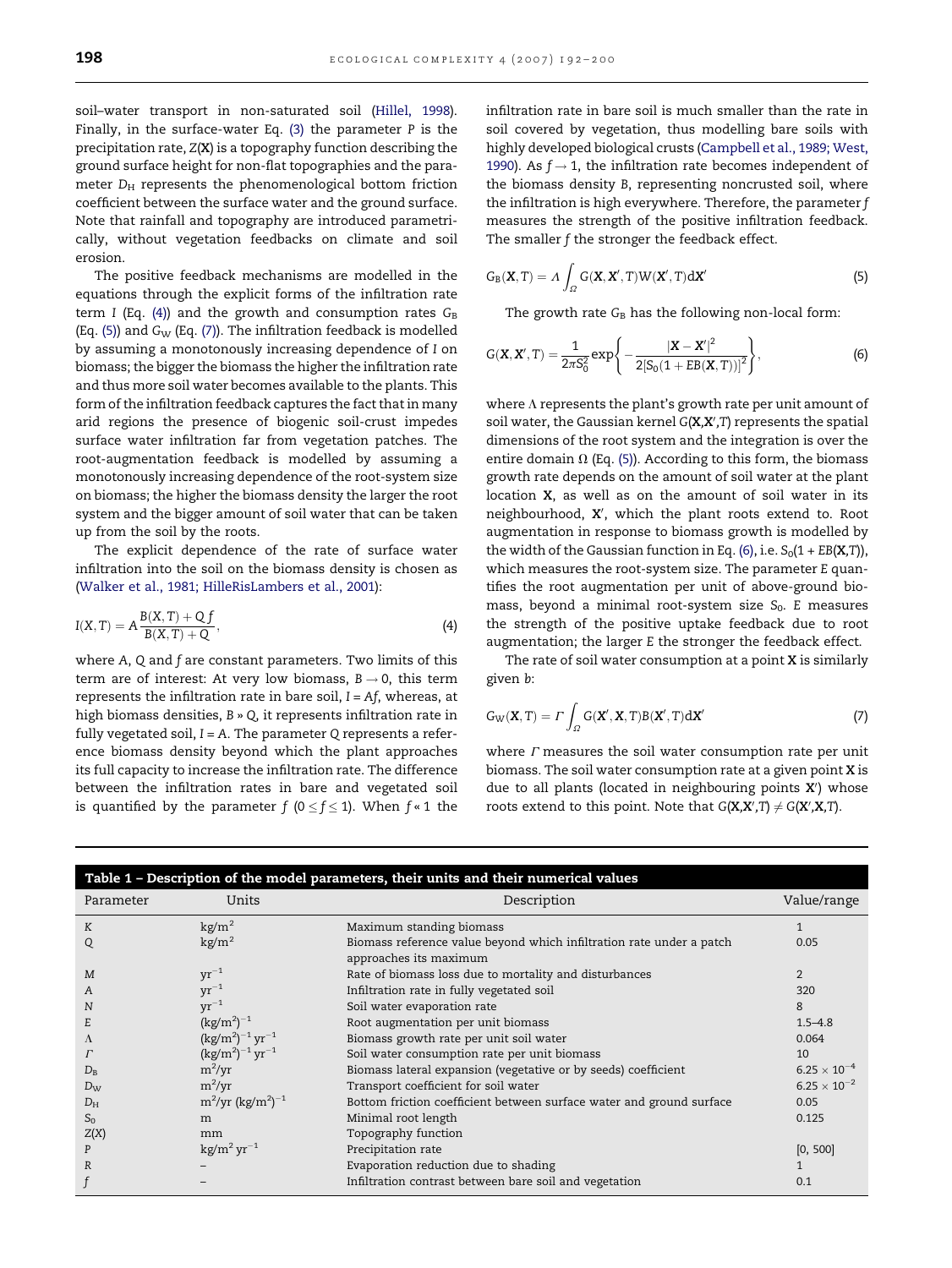<span id="page-7-0"></span>The model parameters, their units and numerical values are described in [Table 1](#page-6-0). It is advantageous, however, to study the model Eqs. [\(1\)](#page-5-0)[–\(7\)](#page-6-0) using non-dimensional variables and parameters, for it eliminates dependent parameters and reveals the possible equivalence of different parameters in controlling the states of the system. Rescaling the model variables and parameters, as shown in Table 2, we obtain the following non-dimensional form of the model equations:

$$
\frac{\partial b}{\partial t} = G_b b (1 - b) - b + \delta_b \nabla^2 b
$$
  

$$
\frac{\partial w}{\partial t} = Ih - v(1 - \rho b)w - G_w w + \delta_w \nabla^2 w
$$
  

$$
\frac{\partial h}{\partial t} = p - Ih + \delta_h \nabla^2 (h^2) + 2\delta_h \nabla h \cdot \nabla \zeta + 2\delta_h h \nabla^2 \zeta
$$

The infiltration rate, I, is given by

$$
I(\boldsymbol{x},t)=\alpha\frac{b(\boldsymbol{x},t)+q\,f}{b(\boldsymbol{x},t)+q},\quad 0\leq\,f\leq1,
$$

and the biomass growth rate,  $G<sub>b</sub>$ , is given by

$$
G_{b}(\mathbf{x},t)=\nu\int_{\Omega}g(\mathbf{x},\mathbf{x}',t)w(\mathbf{x}',t)d\mathbf{x}',
$$

where the kernel g is of the form

$$
g(\mathbf{x}, \mathbf{x}', t) = \frac{1}{2\pi} \exp\left\{-\frac{|\mathbf{x} - \mathbf{x}'|^2}{2[1 + \eta b(\mathbf{x}, t)]^2}\right\}.
$$

Similarly, the soil–water consumption rate can be written as

$$
G_w(\mathbf{x},t)=\gamma\int_{\Omega}g(\mathbf{x}',\mathbf{x},t)b(\mathbf{x}',t)d\mathbf{x}.
$$

The model results described throughout this paper have all been obtained using the non-dimensional model equations.

| Table 2 – Relations between the non-dimensional        |
|--------------------------------------------------------|
| quantities appearing in the model Eqs. (1)-(7) and the |
| corresponding dimensional quantities                   |

| Quantity         | Scaling                         |
|------------------|---------------------------------|
| $\boldsymbol{b}$ | $\rm\,B/K$                      |
| $\upsilon$       | $\Lambda \mathrm{W}/\mathrm{N}$ |
| h                | $\Lambda H/N$                   |
| q                | $\mathbf{Q}/\mathbf{K}$         |
| $\mathcal{V}$    | N/M                             |
| $\alpha$         | A/M                             |
| $\eta$           | EK                              |
| $\gamma$         | $\Gamma{\rm K}/{\rm M}$         |
| p                | $\Lambda P/MN$                  |
| $\delta_{\rm b}$ | $D_B/MS_0^2$                    |
| $\delta_{\rm w}$ | $D_W/M{S_0}^2$                  |
| $\delta_{\rm h}$ | $D_H N/M \Lambda S_0^2$         |
| $\zeta$          | $\Lambda Z/N$                   |
| $\rho$           | R                               |
| t                | MT                              |
| $\chi$           | X/S <sub>0</sub>                |
|                  |                                 |

#### references

- Adachi, A., Terashima, I., Takahashi, M., 1996a. Central die-back of monoclonal stands of Reynoutria japonica in an early stage of primary succession on Mount Fuji. Ann. Bot. 77, 477–486.
- Adachi, N., Terashima, I., Takahashi, M., 1996b. Mechanisms of central die-back of Reynoutria japonica in the volcanic desert on Mt. Fuji. A stochastic model analysis of rhizome growth. Ann. Bot. 78, 169–179.
- Aguilera, M.O., Lauenroth, W.K., 1993. Seedling establishment in adult neighborhoods-intraspecific constraints in the regeneration of the bunchgrass Bouteloua gracilis. J. Ecol. 81, 253–261.
- Bonanomi, G., Rietkerk, M., Dekker, S.C., Mazzoleni, S., 2005. Negative plant–soil feedback and positive species interaction in a herbaceous plant community. Plant Ecol. 181 (2), 269–278.
- Campbell, S.E., Seeler, J.S., Glolubic, S., 1989. Desert crust formation and soil stabilization. Arid Soil Res. Rehabil. 3, 217–228.
- Casper, B.B., Jackson, R.B., 1997. Plant competition underground. Annu. Rev. Ecol. Syst. 28, 545–570.
- Cross, M.C., Hohenberg, P.C., 1993. Pattern formation outside of equilibrium. Rev. Mod. Phys. 65 (3), 851–1112.
- Danin, A., 1996. Plants of Desert Dunes. Springer, Berlin and Heidelberg, 177 pp.
- Danin, A., Orshan, G., 1995. Circular arrangement of Stipagrostis ciliata clumps in the Negev, Israel and near Goakeb. Namibia. J. Arid Environ. 30, 301–313.
- Gilad, E., von Hardenberg, J., Provenzale, A., Shachak, M., Meron, E., 2004. Ecosystem engineers: from pattern formation to habitat creation. Phys. Rev. Lett. 93, 098105.
- Gilad, E., von Hardenberg, J., Provenzale, A., Shachak, M., Meron, E., 2007. A mathematical model of plants as ecosystem engineers. J. Theor. Biol. 244, 680–691.
- Gilad, E., Shachak, M., Meron, E., in press. Dynamics and spatial organization of plant communities in water limited systems. Theor. Popul. Biol.
- Hillel, D., 1998. Environmental Soil Physics. Academic Press, San Diego.
- HilleRisLambers, R., Rietkerk, M., Van den Bosch, F., Prins, H.H.T., de Kroon, H., 2001. Vegetation pattern formation in semi-arid grazing systems. Ecology 82, 50–61.
- Liu, R.T., Liaw, S.S., Maini, P.K., 2006. Two-stage Turing model for generating pigment patterns on the leopard and the jaguar. Phys. Rev. E 74, 011914.
- Lovett Doust, L., 1981. Population dynamics and local specialization in a clonal perennial (Ranunculus repens). I. The dynamics of ramets in contrasting habitats. J. Ecol. 69, 743–755.
- Ofir, M., Kerem, D., 1982. The effects of temperature and photoperiod on the onset of summer dormancy in Poa bulbosa L. Ann. Bot. 50, 259–264.
- Rietkerk, M., Dekker, S.C., De Ruiter, P.C., Van de Koppel, J., 2004. Self-organized patchiness and catastrophic shifts in ecosystems. Science 305, 1926–1929 (and references therein).
- Valentine, C., d'Herbes, J.M., Poesen, J., 1999. Soil and water components of banded vegetation patterns. Catena 37, 1–24.
- Vasek, F.C., 1980. Creosote bush: long-lived clones in the Mojave Desert. Am. J. Bot. 67, 246–255.
- Walker, B.H., Ludwig, D., Holling, C.S., Peterman, R.M., 1981. Stability of semi-arid savanna grazing systems. J. Ecol. 69, 473–498.
- Wan, C., Sosebee, R.E., 2000. Central dieback of the dryland bunchgrass Eragrostis curvula (weeping lovegrass) reexamined: the experimental clearance of tussock centres. J. Arid Environ. 46, 69–78.